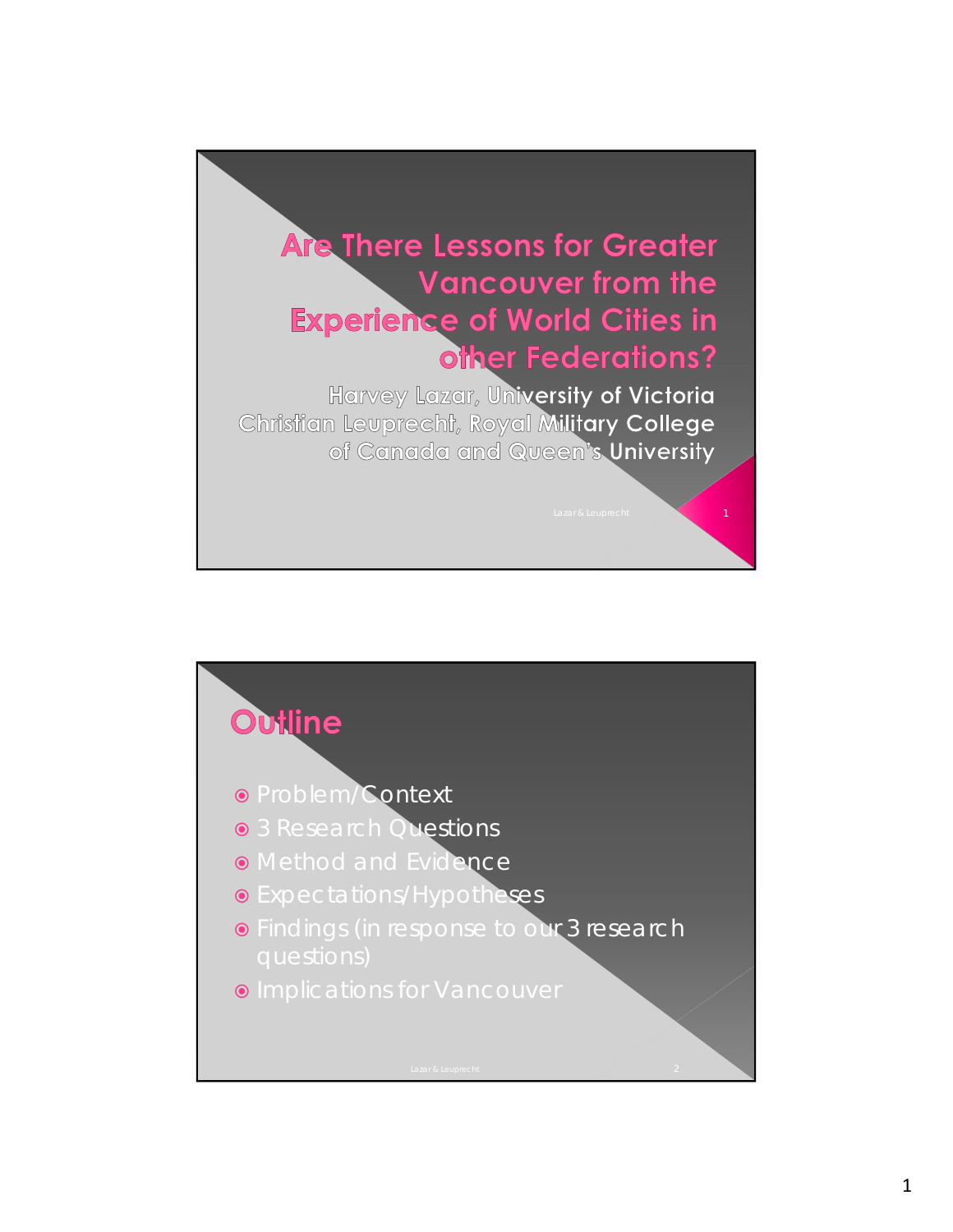# The Research Problem: Why we undertook this study

- SSHRC MCRI on Public Policy in Municipalities (Dr. Robert Young,
- **O** Draw on other parts of the world to establish a basis against which the governance of Canadian cities can be



- **o** In respect of important issues affecting major urban areas, is there, *as a matter of fact*, a global trend for policy making and implementation to **involve a growing number** of governments and non-government actors?
- **•** To the extent that such a trend may exist, how effective is it in helping to deal with key urban challenges? Are some formulations of this trend
- Again, to the extent that this trend exists, how compatible is it with democratic values and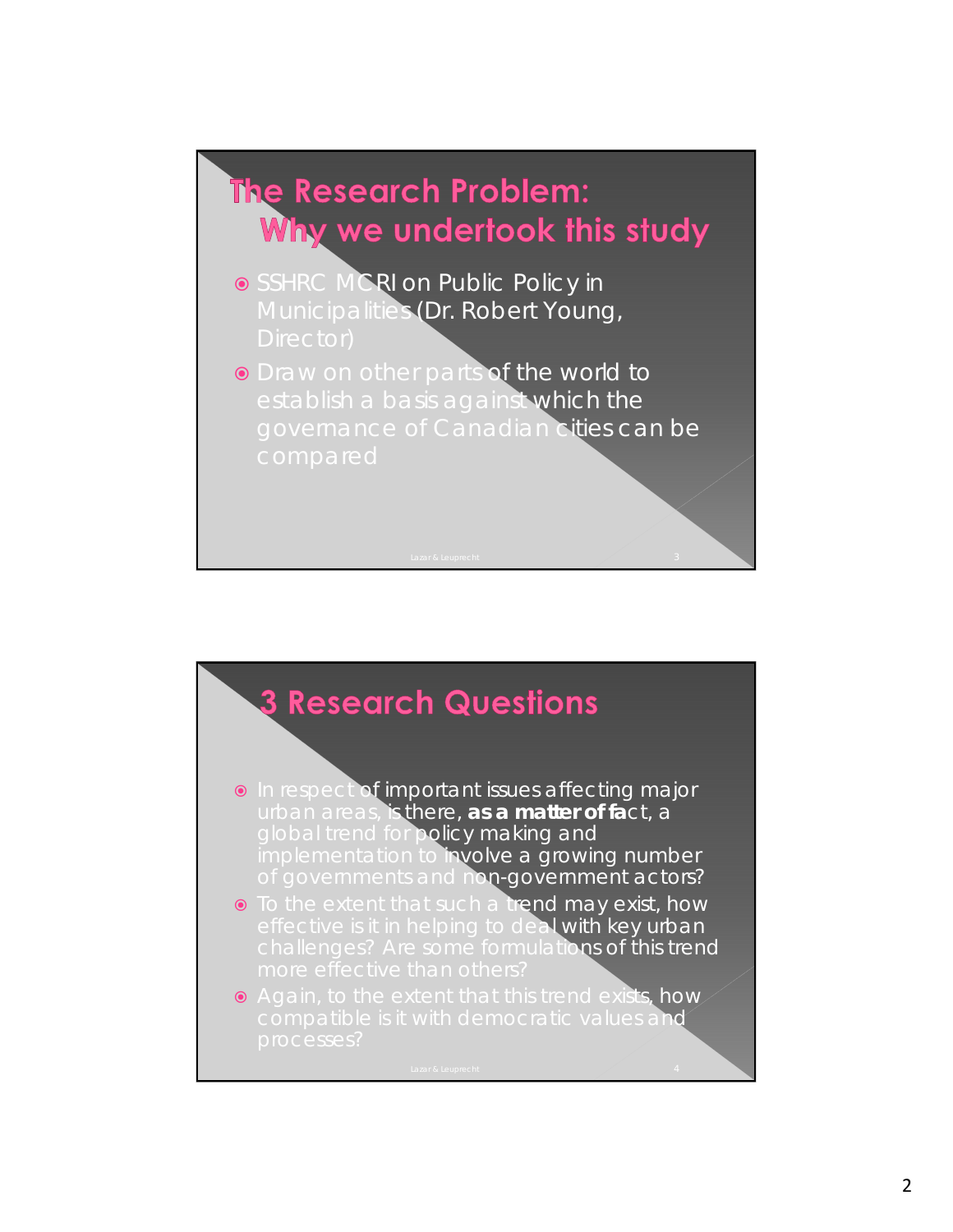### **Method: The Empirical Basis for Answering our Research** Questions

- 8 countries on 4 continents
- 5 federations (Australia, Germany, Mexico, Switzerland, USA)
- **•** 2 quasi-federations (South Africa and
- $\bullet$  1 unitary state (France)
- **•** Representative sample (developed vs. developing/transitional; Presidential vs. Westminster; unilingual vs. multilingual, dual
- Country experts

## **Comparative Method: The Research Template**

- 1. Mapping the Constitutional Landscape
- 2. Range of Municipalities Responsibilities and Functions
- 3. The Fiscal Position of Municipalities
- How Municipalities Organize Amongst Themselves to deal with
- 5. The Scope and Nature of Municipal-Federal Interaction
- 6. How and the extent to which Fed-Mun relations are mediated
- The extent to which municipalities are engaging in international
- The Political Dimension of the Mun-Fed Relationship
- 9. 2 policy studies per country (n=16); choice of 6
- 10. Major Trends
- 11. Is the MLG system adequate in relation to municipal policy?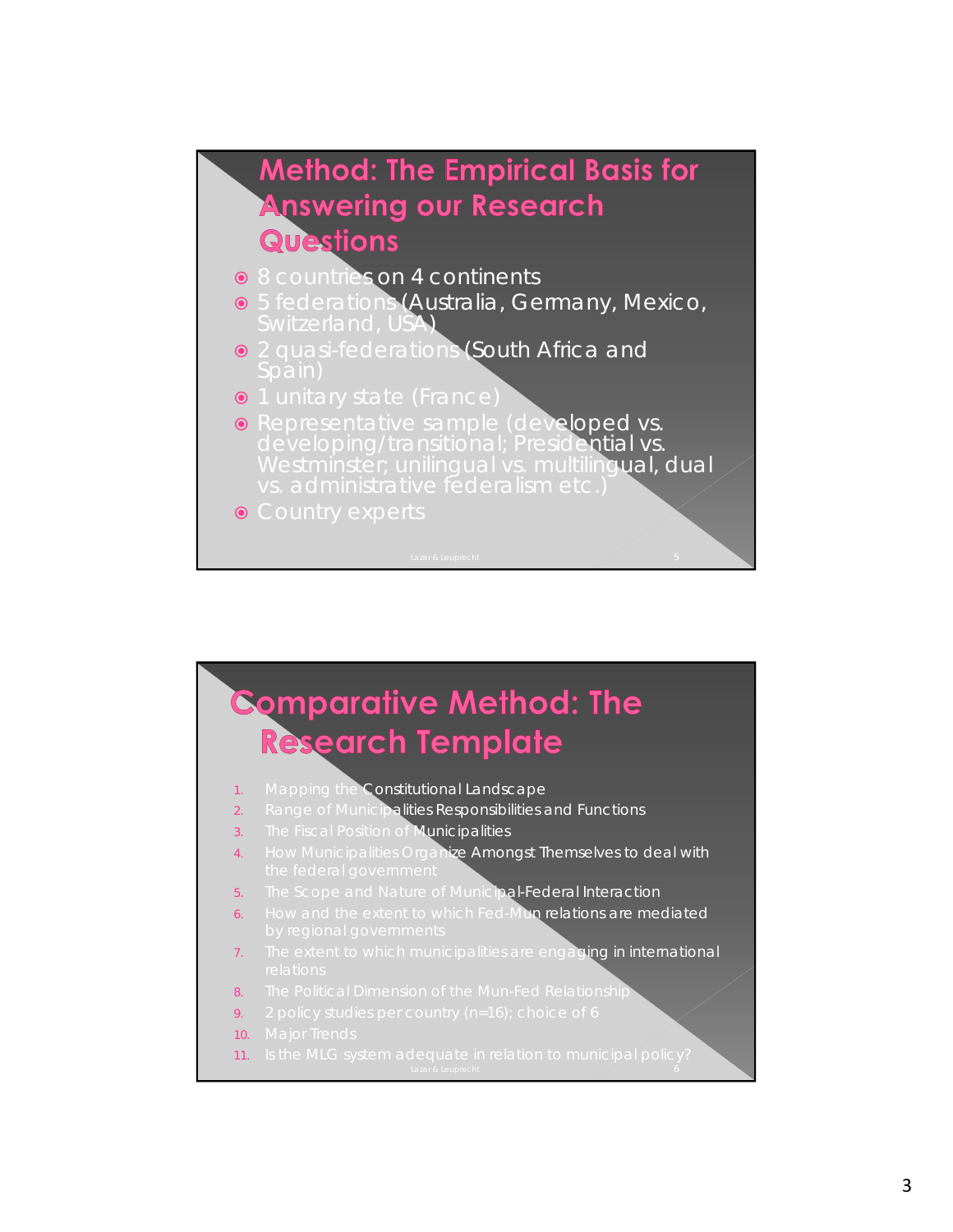

Functional motivations:

- **•** The complexity of policy making
- **•** The scale of policy making
- 
- MLG as an empirical trend
- MLG as a normative preference
- 



#### $\bullet$  Yes

- › Recognition
- › Institutional arrangements
- **Integrative role of political parties**
- › Accumulation of mandates
- › Delivery of (national) programs
- **.** But: Lack of mun programmatic influence
	- › Nominal recognition
	- › Political parties do not privilege municipalities
	- › Financial allocation
	- › Top-down system
- Question: Were some MLG systems less top-down and, if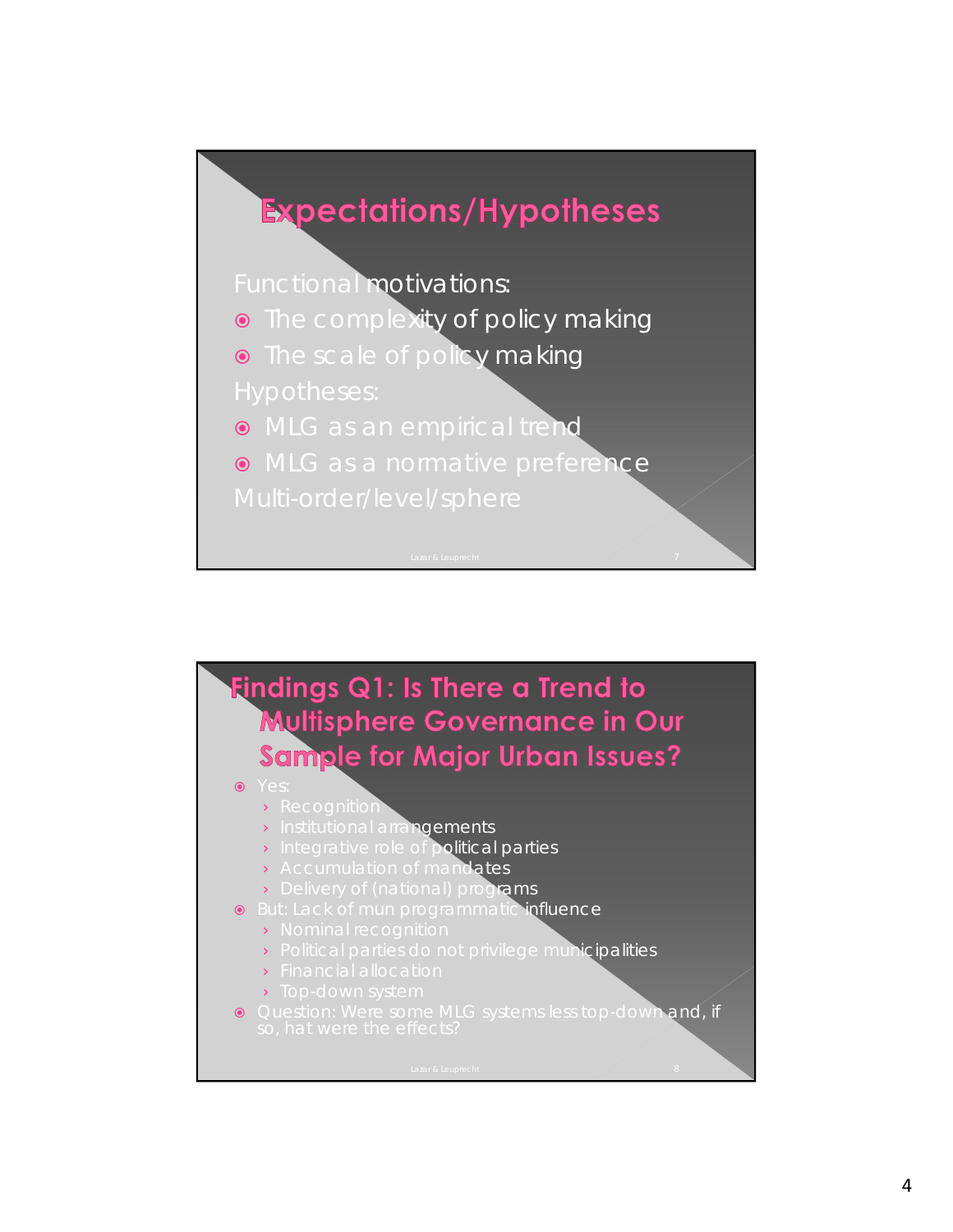### **Findings Q2:**

**Effectiveness of Multi-Sphere Governance** *(Decorr* 

- 1. How effective are systems of multi-sphere governance in fashioning national policy that meet the urban policy challenges?
- 2. Are municipal governments doing an effective job in delivering national and regional programs assigned to them?
- 3. Are municipal governments doing an effective job of designing and delivering policies and programs within their sphere of competence, whether constitutionally

Findings Q2.1: How Effective are Systems of Multi-Sphere Governance in **Fashioning National Policy that Meets Urban Policy Challenges?** 

- 16 policy studies
- Comparative challenges: Dissimilarities between and within the 8 countries
- Nonetheless, overall results **mediocre**
- **•** France and Switzerland fared best
- **.** Large urban areas generally were more effective than small urban areas and rural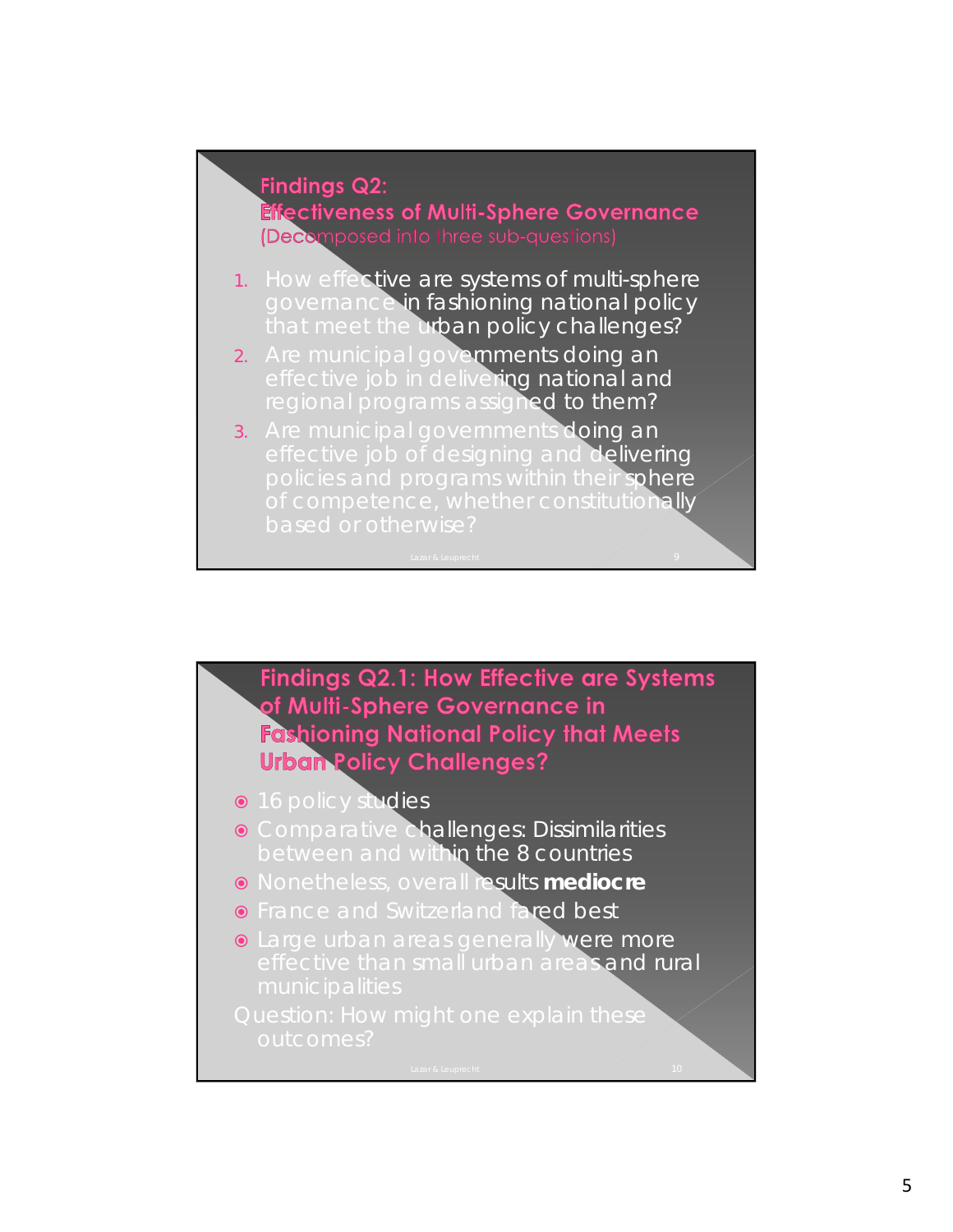

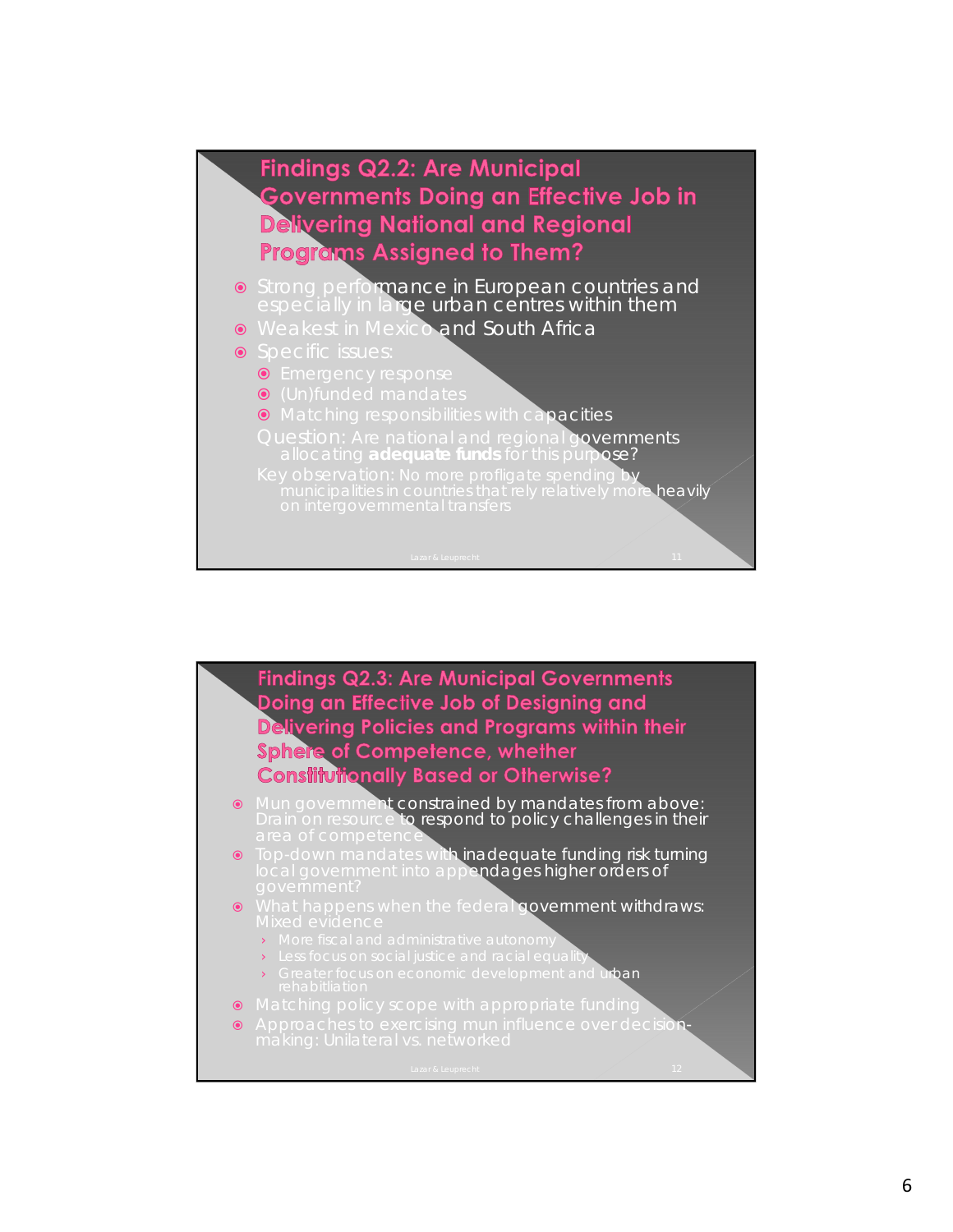

- **Macro level: Mixed results** 
	- **O** Developing **counties**
	- **O** Countries with a **long tradition of local**
- **.** Micro level: MLG may actually be exacerbating a lack of transparency



- Both
- **.** Top-down: Minor role in policy making but often crucial in delivery/administration
- **.** Lack of sufficient own source funds
- **o** Is there a link between a less top-down approach and better empirical outcomes?
- $\bullet$  Less evidence of large role for non-state actors than academic literature had